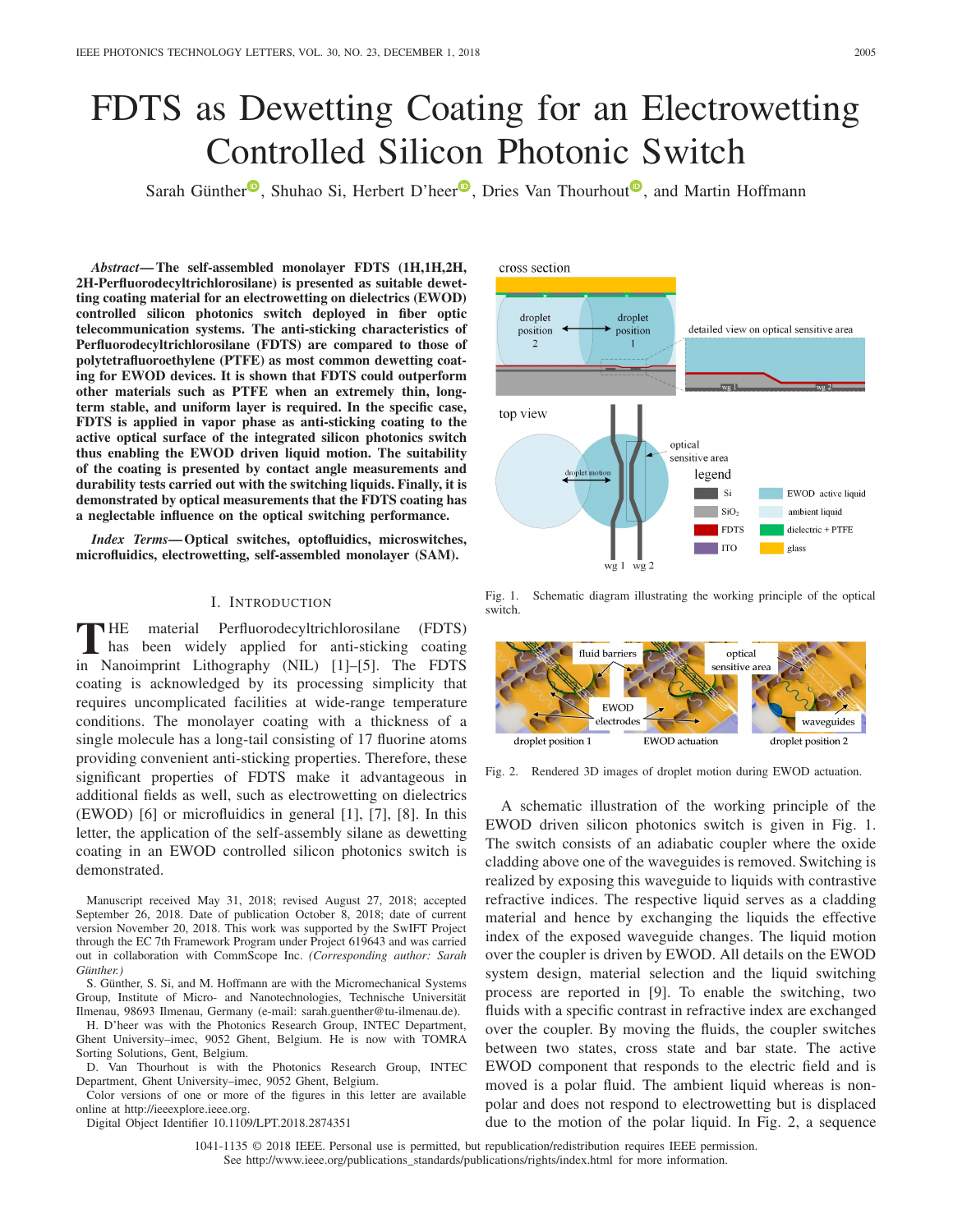of images illustrates the switching process. In Fig. 2 (left), the droplet is parked in position 1, a position which covers the optical sensitive switching area. Fig. 2 (middle) shows the droplet transition from position 1 to position 2 by sequential activation of the EWOD electrodes. The optical switching area is covered by the ambient liquid and the switching process is completed as shown in Fig. 2 (right). Due to the fluidic barriers including a constriction between the two droplet positions, each position is physically stable which leads to a non-volatile optical switch. For the first demonstrator, the droplet diameter is  $900 \mu m$ , the length and width of a single EWOD cell is  $2300 \,\mu m \times 1310 \,\mu m$ . Details on the optical switching concept and its characteristics are reported in [10]–[13].

# II. MATERIAL AND METHODS

# *A. Dewetting Coating*

Depending on the surface of the optical switch and the used liquid combination, a certain Young contact angle θ*Y* forms at the interface between the liquid and the surface of the coupler. The contact angle can be used as an indicator for the wetting behavior of the liquid. A contact angle below 90° corresponds to a high wettability [14], i.e. the liquid wets the surface and movement is impeded. In order to enable droplet movement, it is necessary to achieve a low wettability (contact angle higher than 90◦) for the active polar liquid on top of the coupler which can only be achieved by applying a dewetting coating on the optical surface. The coating material has to fulfill the anti-sticking requirement for the EWOD system as well as its optical specifications. The intensity of the optical mode of the light propagating through a waveguide decreases exponentially and for high index-contrast waveguides light is largely confined in the waveguide core. Thus, the thickness of the dewetting layer is mandatorily minimized as it greatly impacts the efficiency in the optical sensitive area. The coating should also possess a long-term stability and temperature sustainability to endure the droplet manipulation at ambient conditions.

The most commonly acknowledged dewetting layer used in electrowetting devices is Polytetrafluoroethylene (PTFE, commonly referred to the trade name Teflon AF). That material has excellent dewetting properties and can be deposited through several approaches, e.g. dip-coating, spin-coating, chemical vapor deposition or even sputtering [15]–[20]. However, certain characteristics of PTFE make it unsuitable for the application of the optical switch: The minimum coating thickness of a closed PTFE film is relatively large. In general, layers from 100 nm to 1000 nm nm thickness are used for microfluidic applications. We reduced the minimum stable film thickness of a PTFE dip coating process to 12 nm. At this condition, the PTFE coating still affects the optical characteristics of the optical switch extensively, which will be shown later. Further thinning by plasma etching led to a massive loss of the dewetting characteristics. Additionally, PTFE forms only physical bonds to the surface where it is applied to, rather than covalent bonding. The PTFE polymer is very stable and has a low surface energy resulting in a bad adhesion to the surface that it is applied to. Furthermore, the most common deposition



Fig. 3. Illustration of FDTS molecule and schematic sketch of the selfassembly monolayer formation process.

methods are dip- or spin coating delivering satisfying results for planar substrates but insufficient uniformity and edgecoverage for surfaces with 3D-structures like fluid channels or etched grooves. Thus, the topology and shape of substrates that can be effectively coated are limited. By spin- or dip coating, uniform wetting of high aspect ratio structures such like micro-fluidic channels as well as sub-micro structures of high resolution and density is barely possible when material is coated in liquid phase [2]. Alternative deposition technologies, which deliver highly uniform coatings on structured samples, like chemical vapor deposition or sputtering are feasible yet require dedicated equipment.

FDTS has shown several advantages over Teflon as antisticking coating material for the optical coupling surface. It can be deposited in vapor phase which leads to an optimal uniformity and an excellent edge coverage. The silane, i.e. the reactive head, bonds covalently to silicon and silicon dioxide which are key materials in silicon photonic devices. This leads to a high chemical and mechanical stability. The long tail of the molecular including 17 fluorine atoms ensures the dewetting properties of the surface. The FDTS deposition results in a self-assembled monolayer (SAM) with a thickness of the single molecule having a length of ∼1.4 nm [1]. Fig. 3 gives a schematic illustration of the FDTS molecule and the SAM formation process. Experimentally, the FDTS is deposited in vapor phase at 165 ◦C for at least 2 hours. Another major advantage of the vapor phase deposition is the feasibility to apply the coating after the switching device is assembled. The switch consists of an optical and an EWOD substrate, whereby the EWOD substrate contains openings for liquid filling with a diameter of approximately  $350 \mu m$ . The mounting of both substrates is carried out using UV-curing glue. However, anti-sticking coatings prevent the bonding of adhesive materials such as glue or resin to the substrate hence hampering the assembly. This issue can be circumvented by coating after mounting. In case of the optical switch, vapor deposition of an assembled sample through the liquid filling openings is possible and was carried out successfully.

## *B. Switching Liquids*

A suitable liquid combination fulfilling the complex requirements of both the optical and the EWOD domain of the optical coupler has been presented in [9]. From the optical point of view, the liquids preferably have a high contrast in refractive indices of about 0.16 or larger and low absorption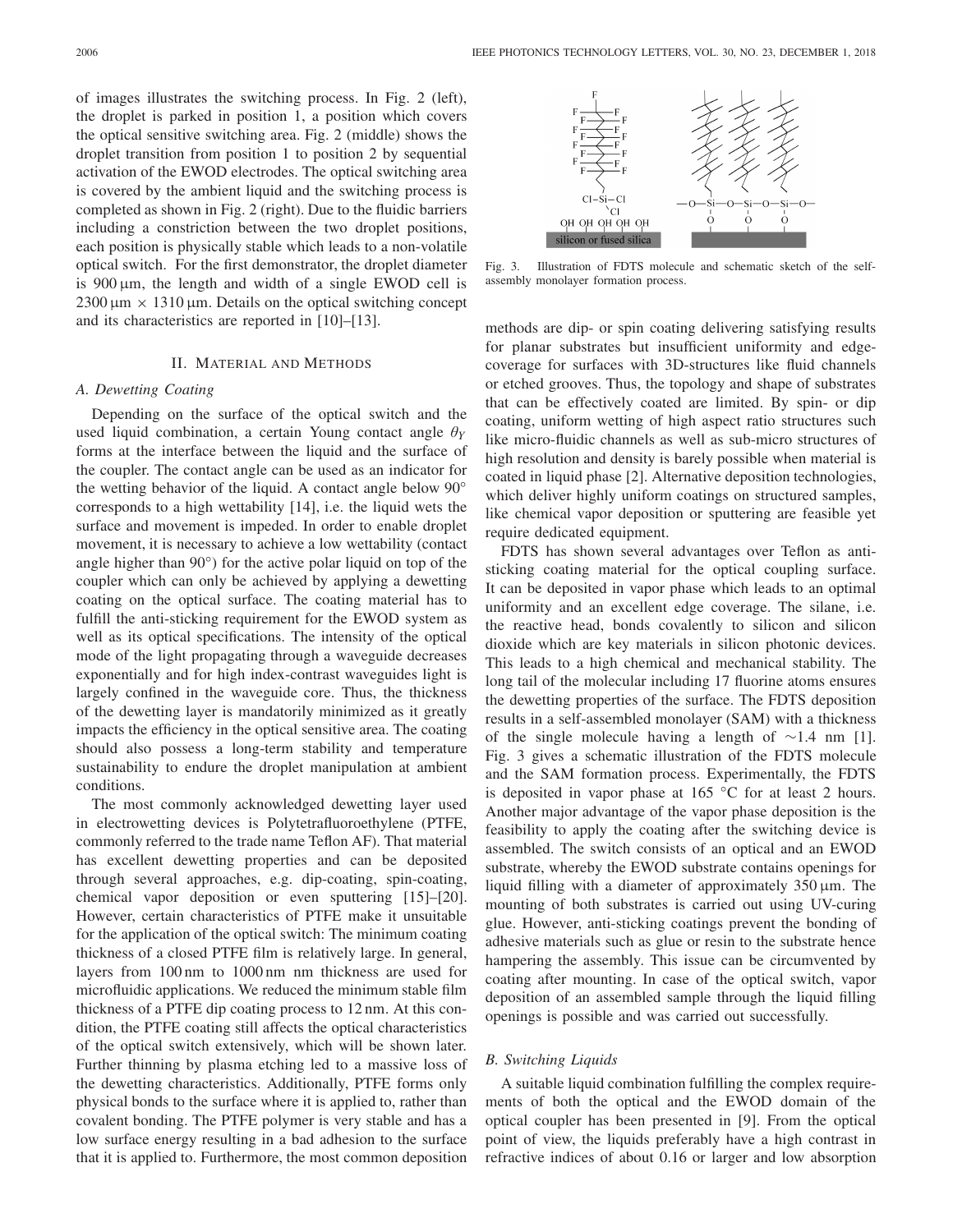TABLE I LIQUID SELECTION FOR THE FIBER OPTIC SWITCH

| nonpolar<br>ambient liquid | diphenyl sulfide (DPS)            |  |  |
|----------------------------|-----------------------------------|--|--|
|                            | triphenyl sulfide (TPS)           |  |  |
| polar<br>electrowetting    | ethylene glycol (EG)              |  |  |
| active liquid              | hydroxy propylene carbonate (HPC) |  |  |

TABLE II MEASURED CONTACT ANGLES USING THE YOUNG-LAPLACE METHOD

| Liquid        |            | <b>DPS</b> | <b>TPS</b> | EG | <b>HPC</b> | H20 |
|---------------|------------|------------|------------|----|------------|-----|
| CA in $\circ$ | $Air\FDTS$ | 85         | as DPS     | 97 | 99         | 116 |
|               | $Air\PTFE$ | 84         | as DPS     | 99 | 103        | 116 |

in the telecommunication wavelength range from 1260 nm to 1650 nm. For the EWOD actuation, it is necessary to have a high polarity and high permittivity for the active liquid, while the ambient liquid should be nonpolar and have a low permittivity. The dynamic viscosities and the difference in density of the liquids are critical for the EWOD dynamics. The liquids have to retain their properties within the temperature range for ambient conditions as well. These optical, electrical and environmental demands require a novel selection of liquids listed in Table I that have never been employed in optical or EWOD systems before. For the dewetting coating, the pair of the liquids shall meet the requirement that the contact angle for the active polar liquid should be higher than 90◦ whereas the contact angle should be below 90◦ for the ambient one. Mechanical and chemical long-term stability of the coating under exposure of the liquids should also be guaranteed.

#### III. RESULTS AND DISCUSSION

The FDTS monolayer reduces surface energy due to its long fluorinated tail. The Youngs equation correlates the surface energy and the contact angle  $\theta_Y$  of liquid-gas interface:

$$
\gamma_{SG} = \gamma_{SL} + \gamma_{LG} \cos \theta_Y \tag{1}
$$

where *S*, *L*, and *G* refer to the solid, liquid and gas phases, respectively, and  $\gamma$  refers to the interfacial tensions of corresponding interfaces. Youngs equation indicates that the reduction of surface energy can be determined by a contact angle measurement. Contact angle measurements of each liquid on top of a silicon surface in air were performed using a Krüss DSA10 drop shape analysis system following the Young-Laplace equation [12]. The contact angles of each liquid on a PTFE coated substrate were also measured as a reference. The results of the contact angle measurements can be found in Table II. The results show that the FDTS coating exhibits an equivalent dewetting performance as PTFE.

EWOD actuation on FDTS coated switches was carried out successfully whereby a switching speed ranging from 3–5 s was achieved at a voltage of 35 V. Actuation on PTFE coated samples led to a comparable switching speed whilst droplet movement without coating was impeded.



Fig. 4. Possible light paths in a  $2 \times 2$  optical switch in cross and bar state. Transmission is represented by solid lines and cross talk by dashed lines.

The stability and insolubility of FDTS coating in contact with the liquids have been approved by experiment over a period of 60 days. An optical switch has been assembled and filled with the liquids HPC and TPS. EWOD actuation was tested initially and after 30 and 60 days, respectively. Droplet motion could be observed over the full test period, indicating that the FDTS layer on the silicon dioxide surface of the optical chip is stable and has not degraded. Therefore, the FDTS is approved for its stability and insolubility in the selected liquids for the application of the active optical switch.

Finally, the optical performance of an optical switch device with FDTS coating has been evaluated. Optical switches with a length of 1.4 mm are fabricated on silicon-on-insulator (SOI) substrates as described in [10] on which then a dewetting coating is applied. The switches are characterized with the liquids HPC and TPS by measuring the transmission of light propagating through the switch on substrates that have 1) no coating, 2) a PTFE coating with a thickness of approximately 12 nm and 3) a monolayer coating of FDTS. In each configuration, the cross and bar state transmission is measured for the four possible paths in which light can propagate in the  $2 \times 2$ optical switch, shown schematically in Fig. 4. In cross state, transmission is desired between the cross ports L1-R2 and L2-R1 while a low cross talk is desired between the bar ports L1-R1 and L2-R2. The coating should have a minimal effect on the transmission of the switch. This is verified by measuring the transmission of a coupler before and after application of the coating. Fig. 5 shows the measurements of two switches in cross state before coating and after coating with FDTS respectively ∼12 nm PTFE. The wavelength range of the measured transmission is limited by the wavelength range of the used Santec laser and the bandwidth of the used fiber grating couplers that couple light into the optical structures. The transmission of the switch is normalized to the transmission of a reference waveguide. For the FDTS coating (see Fig. 5(a) and 5(b)) a high cross port transmission and a low bar port transmission is obtained before and after application of the coating. For a coupler with a PTFE coating, the measurements show inverted results compared to the transmission before the application of the coating (see Fig.  $5(c)$  and  $5(d)$ ). With the PTFE coating the cross state is suppressed and most of the light travels between the bar ports instead, i.e. the bar port transmission is high while the cross port transmission is low. Hence, the use of PTFE as a dewetting coating in such active optical switches substantially degrades the optical performance of the switch in its cross state. The optical switch with a monolayer coating of an FDTS, however, demonstrates that the transmission spectra in the cross state are similar to switches without coating. No degradation in switch performance is observed in bar state with PTFE or FDTS.